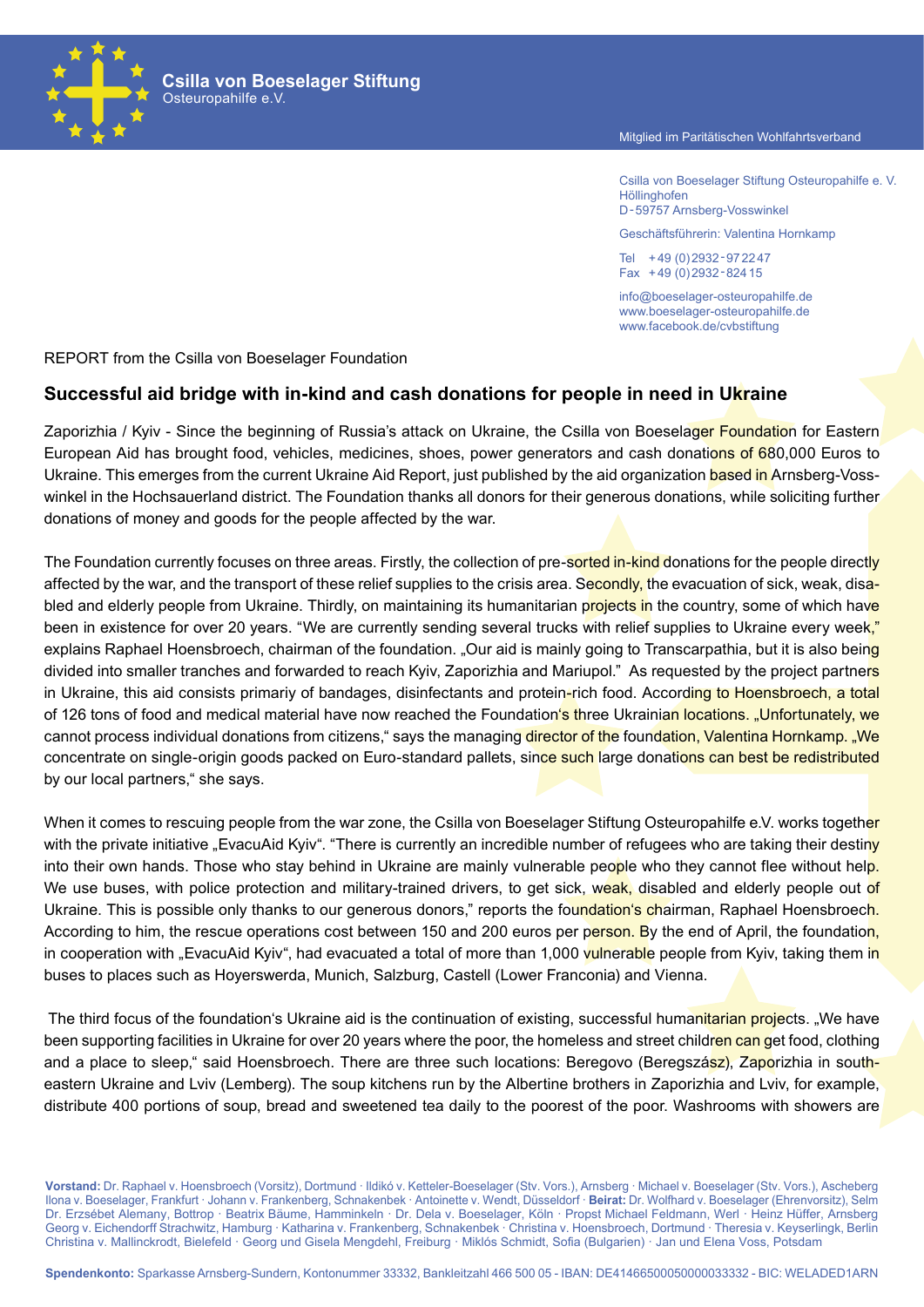

available, and donations of clothing are handed out. "Procuring foodstuffs has become a challenge, because supplies have dropped and prices have increased dramatically," Hoensbroech said. A total of 133,000 Euros have been provided for the care of homeless people, street children and now also of internal refugees. Four vehicles have been provided – three purchased and one financed – for the transport of donations in kind and of volunteers from the EU countries to the Ukraine, efficiently and sustainably.

In the future, the Csilla von Boeselager Stiftung Osteuropahilfe e.V. will need pallets of single-variety donations, such as food or medicine, and in the medium term also logisticians and storage capacity or money for the purchase and rent of warehouses. In addition, money is needed for further evacuation trips and accommodation in Germany and Austria for groups of 60 or more people. For its humanitarian projects that have been in existence for years, the foundation asks for cash donations to enable it to continue its work and cover increased expenses, such as the overpriced petrol costs. In summary, Managing Director Valentina Hornkamp states: "The crisis will have consequences for years to come, which is why we also need money for reconstruction. As a long-term investment in our work, we would especially welcome endowments," she says. A simple note "endowment" (in German: "Zustiftung") on the transfer is enough to fulfill this purpose.

### **Donation oaccount**

Csilla von Boeselager Stiftung Osteuropahilfe Sparkasse Arnsberg-Sundern IBAN: DE41 4665 0005 0000 0333 32 Swiftcode/BIC: WELADED1ARN

https://www.boeselager-osteuropahilfe.de/spenden/formular.php

## **Background**

The Csilla von Boeselager Foundation has been active in Eastern Europe with its volunteers, in-kind and cash donations since 1991 (its year of foundation). The humanitarian activity itself began as far back as 1987 in Hungary, through the activism of Csilla von Boeselager (+1994) who became known throughout Europe during the large-scale East German refugee crisis in the summer of 1989. Even after her death, the principle of the foundation remains that of personal support for self-help. This means that the foundation only supports local initiatives by local people for their own compatriots, and a close relationship with the volunteer sponsors of the projects guarantees that the money reaches the people of Ukraine without any detours. The sponsors are on site in Ukraine at least once a year, and are, especially now, in continuous direct contact with their projects.

The persons behind EvacuAid Kyiv are tax consultant Dr. Janine von Wolfersdorff (overall coordination), Adrian Rauko (safety and driver deployment), Dr. Bertram Kloss (logistics) and friends, in close cooperation with the Csilla von Boeselager Stiftung Osteuropahilfe e.V. and with the city of Kyiv.